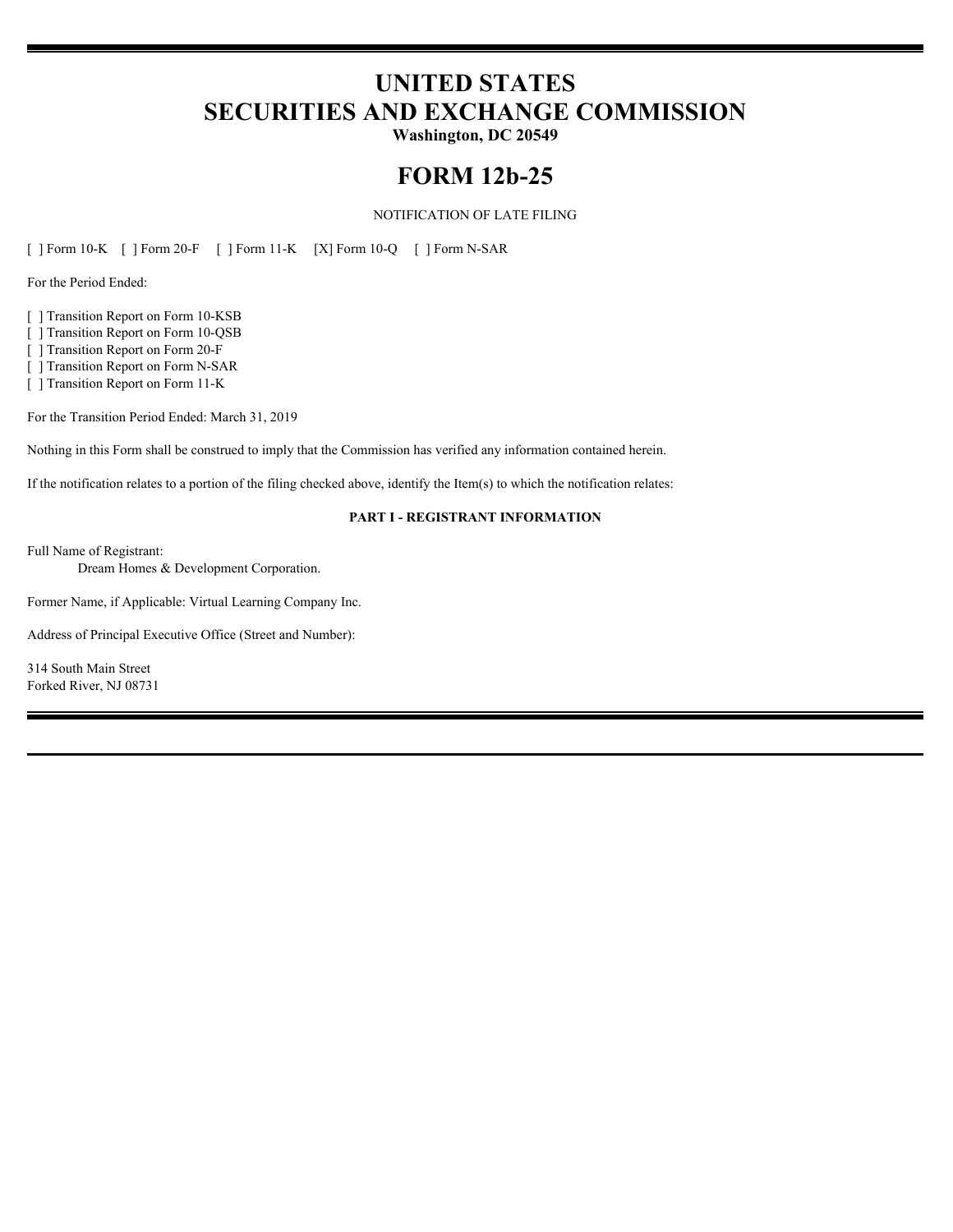#### **PART II - RULES 12b-25 (b) AND (c)**

If the subject report could not be filed without reasonable effort or expense and the registrant seeks relief pursuant to Rule 12b-25(b), the following should be completed. (Check box if appropriate)

[  $\alpha$ ] (a) The reasons described in reasonable detail in Part III of this form could not be eliminated without unreasonable effort or expense;

[X] (b) The subject annual report or semi-annual report, transition report on Form 10-K, Form 20-F, 11-K or Form N-SAR, or portion thereof will be filed on or before the fifteenth calendar day following the prescribed due date; or the subject Quarterly report or transition report on Form 10-QSB, or portion thereof, will be filed on or before the fifth calendar day following the prescribed due date; and Fits subject report could not be fitel without reasonable effort or expense and the registrant secks relative participates of completed (10x3) the following abould be completed (11x2) in reason-color and the last any sign

 $\lceil \cdot \rceil$  (c) The accountant's statement or other exhibit required by Rule 12b-25(c) has been attached if applicable)

#### **PART III - NARRATIVE**

The Registrant is in the process of compiling information for the quarter ending March 31, 2019 for the Form 10-Q, all of which information has not yet been received.

#### **PART IV - OTHER INFORMATION**

(1) Name and telephone number of person to contact in regard to this notification:

Chris Dieterich, Esq.: (310) 312-6888.

(2) Have all or other periodic report required under section 13 or 15(d) of the Securities Exchange Act of 1934 or section 30 of the Investment Company act of 1940 during the preceding 12 months or for such shorter period that the registrant was required to file such report(s) been filed? If the answer is no, identify report(s).

[X] Yes [] No

statements to be included in the subject report or portion thereof?

[ ] Yes [X] No